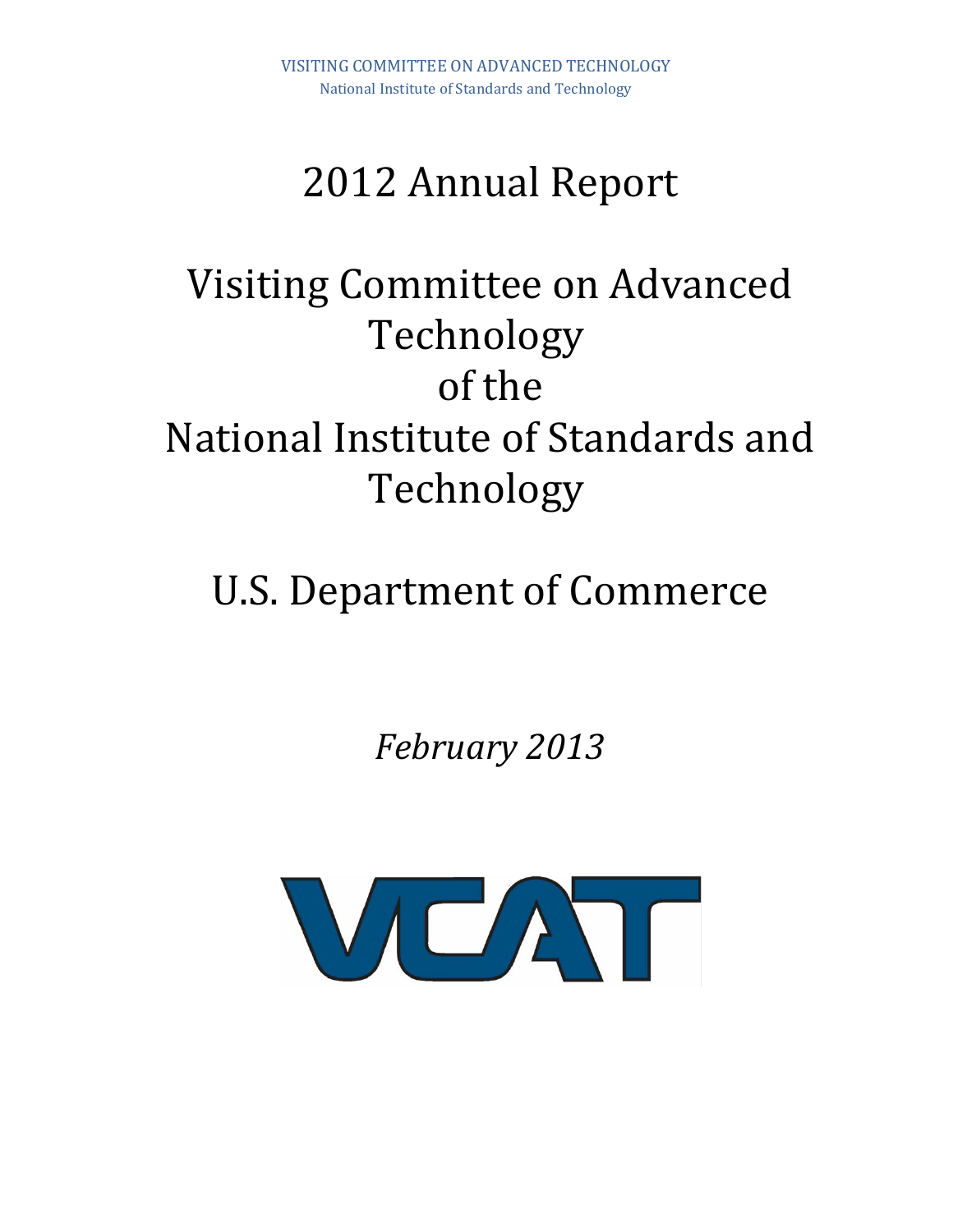## **Preface**

The Visiting Committee on Advanced Technology (VCAT) of the National Institute of Standards and Technology (NIST) was established in its present form by the Omnibus Trade and Competitiveness Act of 1988 and updated by the America COMPETES Act. The VCAT is a Federal Advisory Committee Act (FACA) committee and its charter includes reviewing and making recommendations regarding general policy for NIST, its organization, budget, and programs within the framework of applicable national policies as set forth by the president and the Congress. In addition, the America COMPETES Act calls for the VCAT to comment on NIST's three-year programmatic plan in its annual report to Congress. This 2012 annual report covers the period from the beginning of March 2012 through February 2013.

The Committee reviews the Institute's strategic direction, performance and policies, and provides the Secretary of Commerce, Congress, and other stakeholders with information on the value and relevance of NIST's programs to the U.S. science and technology base and to the economy. At the first meeting of each year, the Director of NIST proposes areas of focus to the Committee and agreement is reached on a program for the year. Over the past year, the Committee has been active in assessing NIST's contributions to and progress in the following areas:

- NIST Safety Systems and Safety Culture
- NIST Role in Advanced Manufacturing
- NIST Role in the Public Safety Network
- NIST Centers of Excellence
- R&D Planning
- NIST Budget

The Committee reviews a significant portion of NIST programs through direct discussion with NIST leaders, scientists, and engineers. Reactions and observations of the Committee members are presented candidly to the NIST senior management and other attendees at each meeting. This feedback encourages scrutiny of and continuous improvement in key areas in the overall operation. The Committee also visits various NIST laboratories and satellite facilities to discuss research projects directly with the technical staff. These laboratory tours help the Committee to assess the impact of NIST research, progress towards achieving research goals, the quality of the staff, institutional culture, and the efficacy of the facility infrastructure.

Under the Committee charter, the Director of NIST appoints the VCAT members. Members are selected on a clear, standardized basis, in accordance with applicable Department of Commerce guidance. Members are selected solely on the basis of established records of distinguished service; provide representation of a cross-section of traditional and emerging U.S. industries; and are eminent in fields such as business, research, new product development, engineering, labor, education, management consulting, environment, and international relations. No employee of the Federal Government can serve as a member of the Committee. Members are appointed for staggered three-year terms.

Two new members were appointed during the period covered by this report: William Holt (Intel Corporation) and John Tracy (Boeing Company). During the time of his service, vice-chair Alan Taub transitioned from General Motors to the University of Michigan and Pradeep Khosla moved from Carnegie Mellon to become Chancellor of University of California, San Diego.

This report highlights the Committee's observations, findings and recommendations. Detailed meeting minutes and presentation materials are available on the NIST web site at [www.nist.gov/director/vcat.](http://www.nist.gov/director/vcat)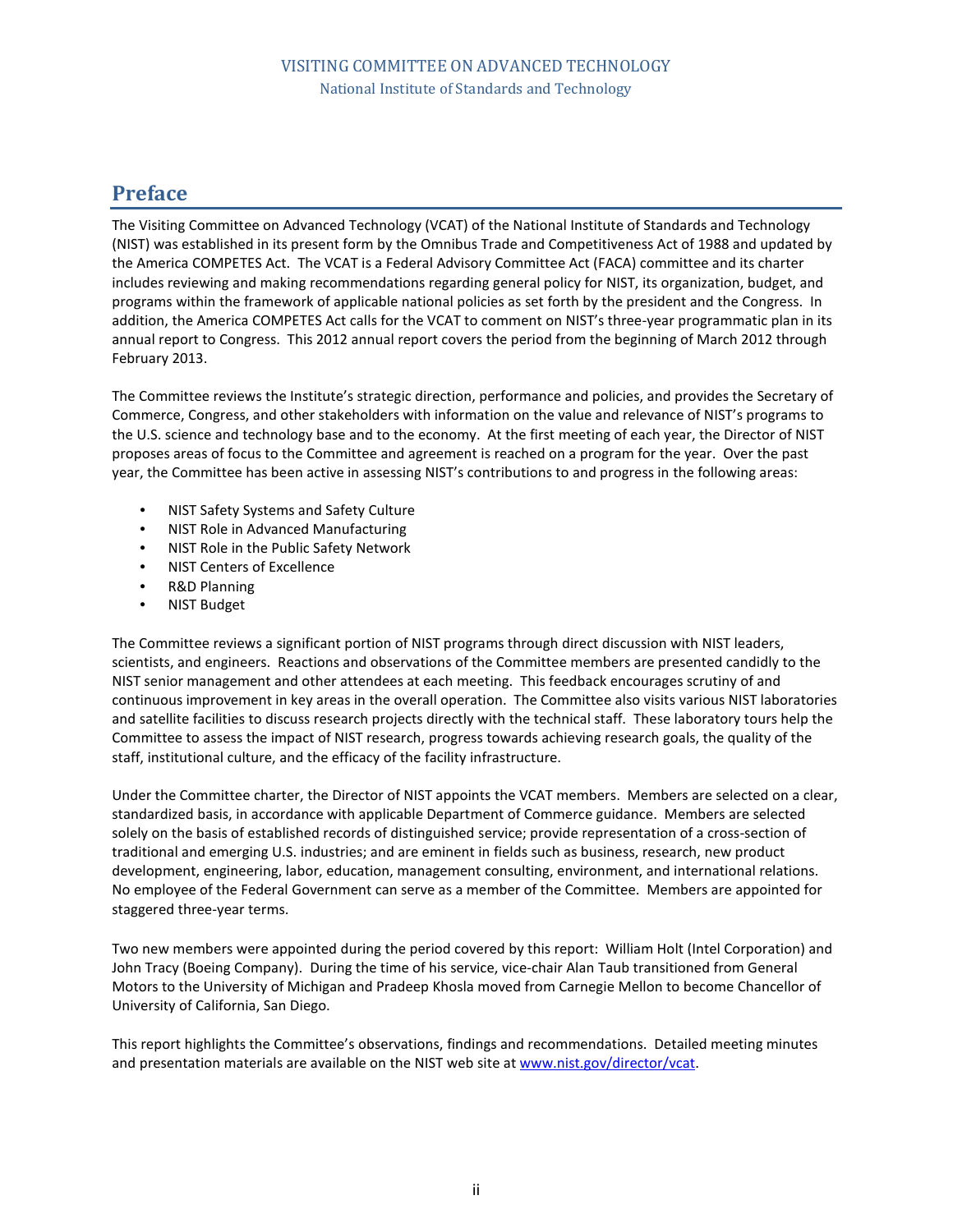## **VCAT Members During the Period Covered by this Report**

| Dr. Vinton G. Cerf, Chair                 | Dr. Alan I. Taub, Vice Chair               |  |  |  |  |  |
|-------------------------------------------|--------------------------------------------|--|--|--|--|--|
| Google                                    | University of Michigan                     |  |  |  |  |  |
| Term: February 1, 2007 - March 31, 2013   | Term: May 9, 2008 - May 8, 2014            |  |  |  |  |  |
|                                           |                                            |  |  |  |  |  |
| Dr. Sujeet Chand                          | Dr. Uma Chowdhry                           |  |  |  |  |  |
| <b>Rockwell Automation</b>                | DuPont (Emeritus)                          |  |  |  |  |  |
| Term: April 1, 2010 - March 31, 2016      | Term: October 1, 2010 - September 30, 2013 |  |  |  |  |  |
| Dr. Tony Haymet                           | William M. Holt                            |  |  |  |  |  |
| Scripps Institution of Oceanography, UCSD | Intel Corporation                          |  |  |  |  |  |
| Term: September 1, 2009 - August 31, 2015 | Term: May 13, 2012 - May 12, 2015          |  |  |  |  |  |
|                                           |                                            |  |  |  |  |  |
| Dr. Karen Kerr                            | Dr. Shaygan Kheradpir                      |  |  |  |  |  |
| University of Southern California         | <b>Barclays Bank</b>                       |  |  |  |  |  |
| Term: June 1, 2011 - May 31, 2014         | Term: April 1, 2010 - March 31, 2013       |  |  |  |  |  |
|                                           |                                            |  |  |  |  |  |
| Dr. Pradeep Khosla                        | Dr. Roberto Padovani                       |  |  |  |  |  |
| University of California, San Diego       | Qualcomm Technologies, Inc.                |  |  |  |  |  |
| Term: June 2, 2008 - June 1, 2014         | Term: May 1, 2011 - April 30, 2014         |  |  |  |  |  |
|                                           |                                            |  |  |  |  |  |
| Dr. Alton D. Romig, Jr.                   | Dr. Darlene J.S. Solomon                   |  |  |  |  |  |
| Lockheed Martin Aeronautics Company       | <b>Agilent Technologies</b>                |  |  |  |  |  |
| Term: April 15, 2009 - April 14, 2015     | Term: January 3, 2010 - January 2, 2016    |  |  |  |  |  |
|                                           |                                            |  |  |  |  |  |
| Dr. John J. Tracy                         |                                            |  |  |  |  |  |
| The Boeing Company                        |                                            |  |  |  |  |  |
| Term: January 7, 2013 - January 6, 2016   |                                            |  |  |  |  |  |
|                                           |                                            |  |  |  |  |  |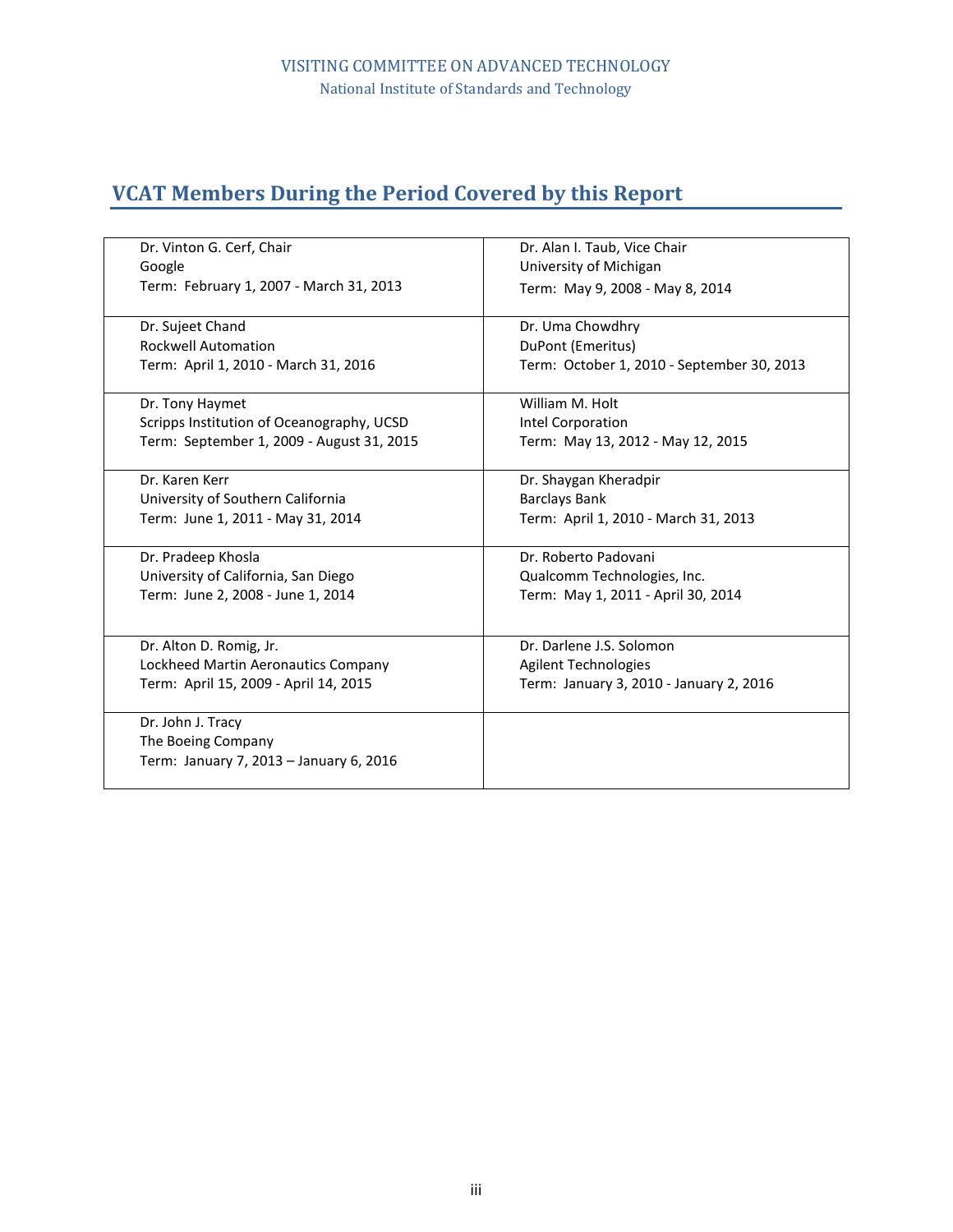## **Table of Contents**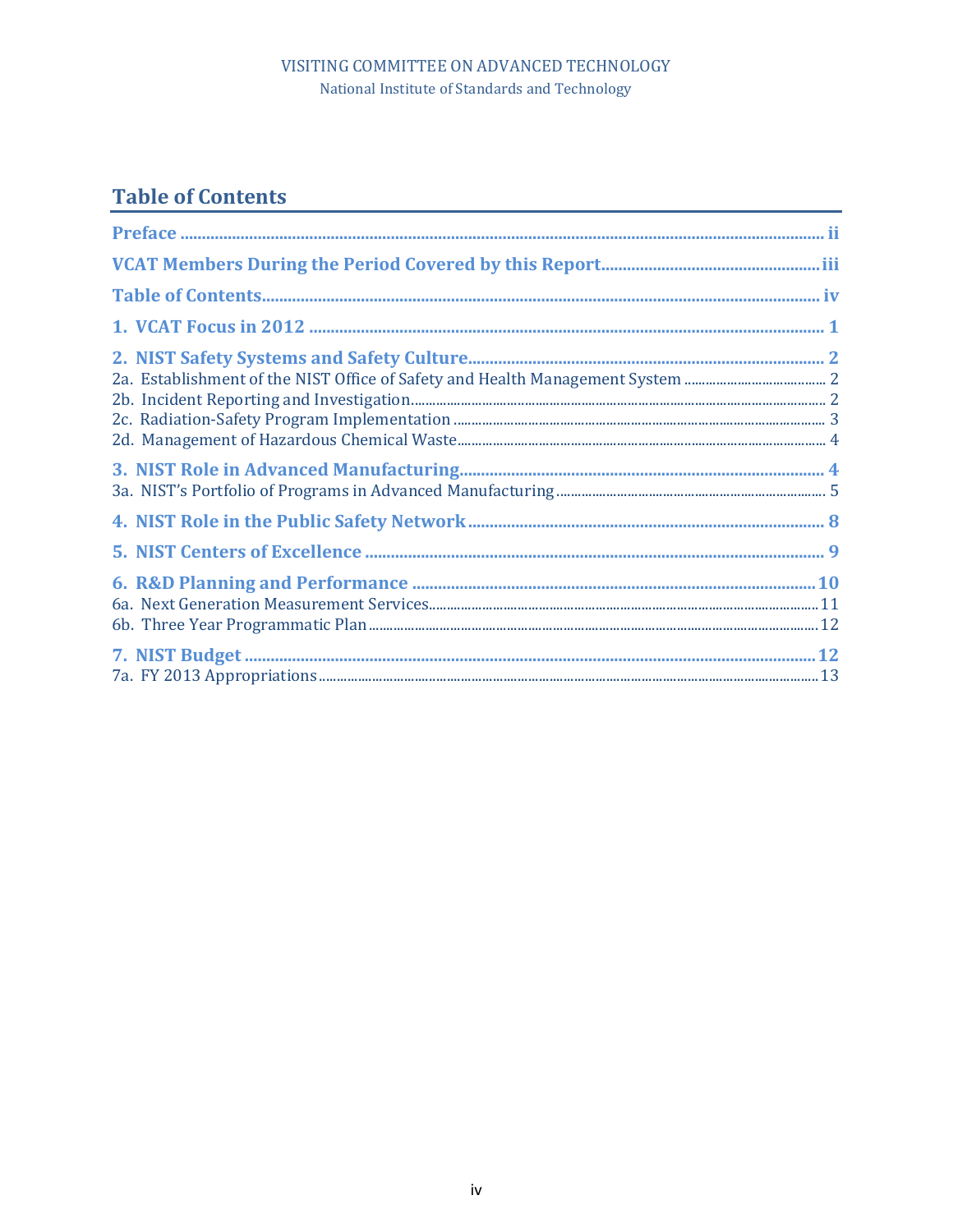### **1. VCAT Focus in 2012**

In 2012, the VCAT focused its primary attention on four major NIST issues:

- Safety Systems and Safety Culture at NIST The VCAT was charged with providing feedback on progress enacting the 2010 recommendation of the Blue Ribbon Commission on Management and Safety II. For additional information, see the scope and charge for the VCAT Subcommittee on Safety (below).
- Advanced Manufacturing The VCAT was charged with providing feedback on the design of the National Network for Manufacturing Innovation (NNMI). The Committee used recommendations for the Advanced Manufacturing Technology Consortia (AMTech) as a launching pad plus input from the Request for Information (RFI) and regional workshops. The NNMI is a collaboration between NIST, the Department of Defense (DOD), the Department of Energy (DOE), and the National Science Foundation (NSF), and other government agencies to establish up to 15 Institutes for Manufacturing Innovation.
- Public Safety Networks The VCAT was charged with using its recent report on the Nationwide Public Safety Communications System to address how NIST can best support the Public Safety Broadband Network in the context of the "First Responder Network Authority" (FirstNet) legislation. NIST will coordinate the development of interoperability standards, technologies, and applications to advanced public safety communications, drawing especially on its Public Safety Communications Research program housed at NIST in Boulder, CO.
- NIST Centers of Excellence The VCAT was charged with sharing its unique experiences in public-private collaborations to help ensure that the mission and goals of the proposed NIST Centers of Excellence are met. The President's FY 2013 budget request included \$20 million for up to four Centers of Excellence in measurement science areas defined by NIST for collaborations with academia and industry. This initiative builds on NIST's long-standing and successful partnerships with academic organizations, such as JILA at the University of Colorado, Boulder, and the Institute for Bioscience and Biotechnology Research (IBBR) at the University of Maryland.

This 2012 Annual Report summarizes the VCAT's work and the recommendations adopted and issued by the VCAT in each of the above areas. The report also includes our recommendations on R&D planning at NIST and the NIST budget to the extent possible given the current state of budget discussions in the U.S. government.

In addition, we note with pleasure that during calendar year 2012 the Smart Grid Interoperability Panel (SGIP) was successfully transitioned from an entirely government-funded model to a sustainable model in which the private sector and government share in the funding. Just a few months after beginning operation as a not-for-profit 501(c)3 corporation, nearly 100 companies and organizations have joined as dues paying members of the new SGIP, contributing \$800,000 annually in membership dues.

The VCAT was also impressed with the achievements of the Baldrige Performance Excellence Program (BPEP) over the last year, transitioning from a federally-funded program to a fee and Foundation-funded program. The VCAT believes the BPEP is an important contributor to the NIST portfolio and to performance improvement in the United States and should be sustained. In addition to its impact on business, the very high adoption rate in health care can make a significant contribution to health care quality and cost reduction. The VCAT encourages the Department of Commerce to provide support for the Baldrige business model, including its fee-based activities and support from the Baldrige Foundation. Given the public benefit of the program, some level of government support through appropriation and other agencies with compatible missions should not be ruled out.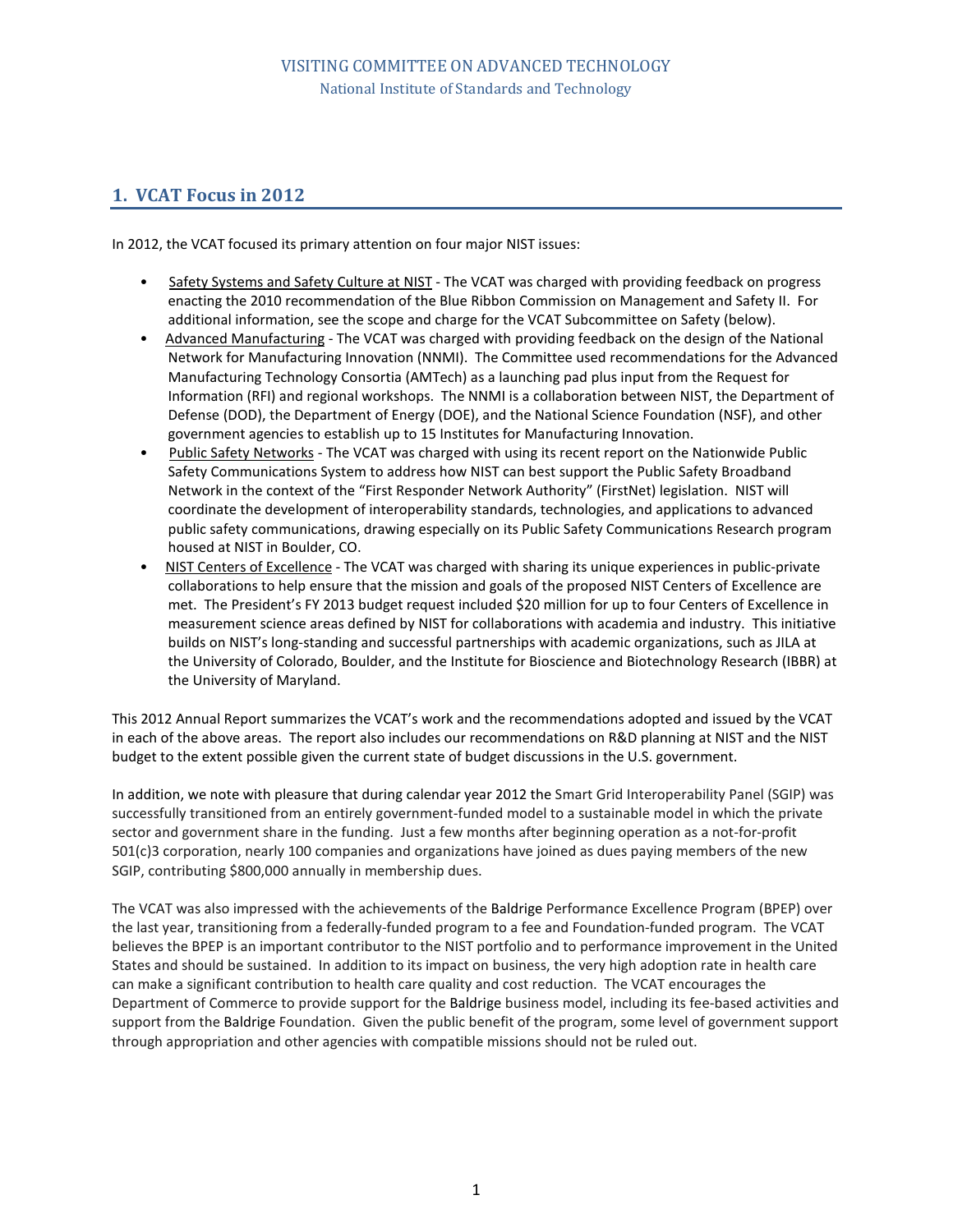## **2. NIST Safety Systems and Safety Culture**

In 2012, the VCAT, in consultation with the NIST Director, established a Subcommittee on Safety within NIST to assess and recommend potential improvements. The charge to the subcommittee is shown below:

#### *VCAT Subcommittee on Safety -- Tony Haymet, Chair*

*NIST is working diligently to address the recommendations of the NIST Blue Ribbon Commission on Management and Safety – II (BRC II), which were released in November 2010. In response to these recommendations, NIST has begun to (i) implement a safety, health, and environmental management system; (ii) develop a comprehensive NIST assessment program; and (iii) establish a suite of meaningful safety metrics. The charge to the VCAT Subcommittee on Safety was to:*

- *Assess NIST's progress in meeting senior leadership's commitment to making safety an integral core value and vital part of the NIST culture*
- *Identify strengths and opportunities for improvement in both approach and direction.*

In the 2010 VCAT report, we recommended that NIST fully implement the recommendations of the NIST BRCII report. The 2011 VCAT report reviewed progress in the four primary recommendations, including (a) the appointment of an Associate Director of Laboratory Programs; (b) demonstration of the commitment to safety from senior NIST management; (c) establishment of an audit mechanism; and (d) a set of safety metrics.

The Subcommittee on Safety met in October 2012 and February 2013 to assess progress toward full implementation of the BRC II recommendations. The subcommittee met with a cross-section of NIST staff, including laboratory directors, division chiefs, organizational unit (OU)/division safety personnel (including division safety representatives (DSRs), and group leaders in Boulder and Gaithersburg. In addition, the subcommittee toured older facilities (Building 2 in Boulder and Building 245 in Gaithersburg) as well as newer facilities (the clean room facility in the Precision Measurement Laboratory in Boulder) in order to observe operating conditions.

During the year covered by this report, the committee also examined NIST's progress toward safety metrics. NIST has established and is currently tracking metrics in (a) establishment of the NIST Occupational Safety and Health Management System (OSHMS); (b) incident reporting and investigation; (c) radiation-safety program implementation; and (d) management of hazardous chemical waste.

## **2a. Establishment of the NIST Office of Safety and Health Management System**

NIST's OSHMS is foundational to Occupational Safety and Health (OSH) management at NIST in that it establishes NIST's OSH requirements, delineates OSH roles and responsibilities, and provides the infrastructure to facilitate safety program implementation and management across the Institute. NIST began tracking progress in this area at the beginning of FY 2012 using (a) the number of draft OSH policies, orders, and suborders approved by the Chief Safety Officer per quarter; and (b) the number of draft OSH policies, orders, and suborders vetted through the NIST Executive Safety Committee (ESC) per quarter. Beginning in FY 2013, NIST will begin tracking the number of OSH program deployment plans vetted through the ESC per quarter, and the number of OSH programs deployed.

## **2b. Incident Reporting and Investigation**

On August 30, 2010, NIST launched its Incident Reporting and Investigation Program and supporting Information Technology application, IRIS, both of which apply to all NIST workplaces. Using the web-based forms provided by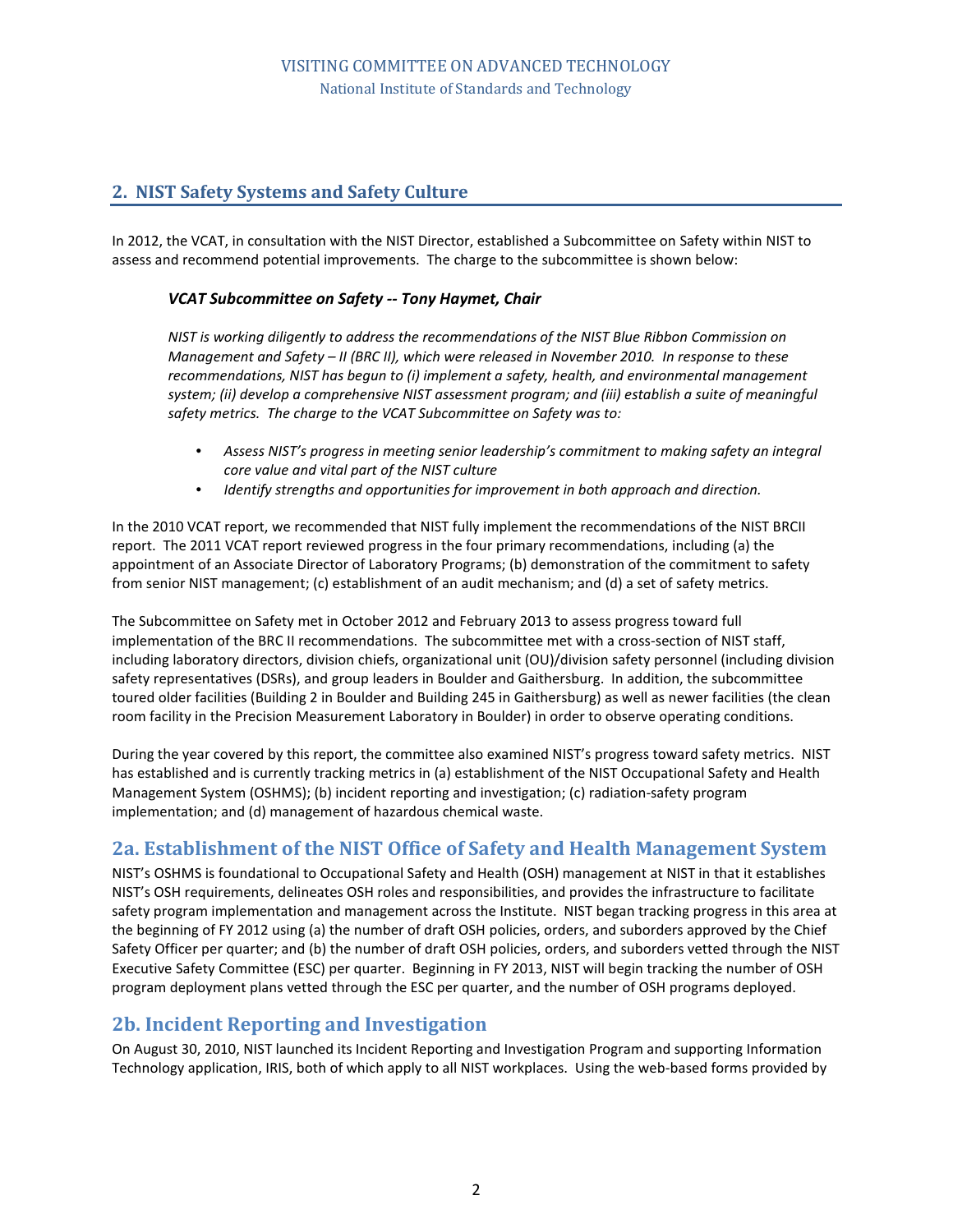IRIS, NIST OUs can submit incident reports, the results of incident investigations, and "lessons identified" to the Office of Safety, Health, and Environment (OSHE) for posting on the NIST safety website. IRIS also allows NIST staff members to subscribe to receive postings.

In this area, NIST is tracking the following initial set of metrics:

- Number of injuries per month;
- Number of illnesses per month;
- Number of spills/releases per month;
- Number of incidents resulting in property damage per month;
- Number of near misses per month; and
- Number of incidents other than the above per month.

In response to salient features in the data, NIST is now offering courses on machine-shop safety, promoting ergonomics training, and conducting informational campaigns on hand safety and the avoidance of slips, trips, and falls.

On April 1, 2012, and in the spirit of continual improvement, NIST deployed version 2 of the Incident Reporting and Investigation Program, including IRIS, and began tracking the following additional metrics, "making measurements" at the end of every month:

For initial incident reports posted to the NIST safety website during any given month:

- Total number of such reports;
- Number of such reports submitted within two business days of the incident;
- Number of associated incident investigation reports submitted within 20 business days of the incident; and
- Number of associated incident investigation reports not submitted within 20 business days of the incident as of the last day of the last month measured.

For initial incident reports posted at any time prior to the end of any given month:

• Number of associated incident investigation reports at month's end not submitted within 20 business days of the incident.

In addition, NIST is tracking the following two Occupational Safety and Health Administration (OSHA)-defined injury and illness incidence rates:

- Total Recordable Case (TRC) Rate Number of recordable injuries and illnesses per 200,000 employee work hours (100 employees each working a 2000-hour work year); and
- Days Away, Restricted, or Transferred (DART) Rate Number of injuries and illnesses of Types 3, 4, and 5 per 200,000 employee work hours.

## **2c. Radiation-Safety Program Implementation**

NIST's radioactive materials license in Gaithersburg requires quarterly audits of radioactive material facilities for compliance with U.S. Nuclear Regulatory Commission regulations and license requirements. Moreover, recent annual external audits have indicated that NIST needs to strengthen its quarterly audit program. As a result, NIST has formalized this program to a great extent and in the third quarter of FY 2012 began to track and communicate audit results to involved NIST management and staff. In addition to audit findings, NIST is also tracking and communicating recommendations and noteworthy work practices. Over time, NIST expects this effort to result in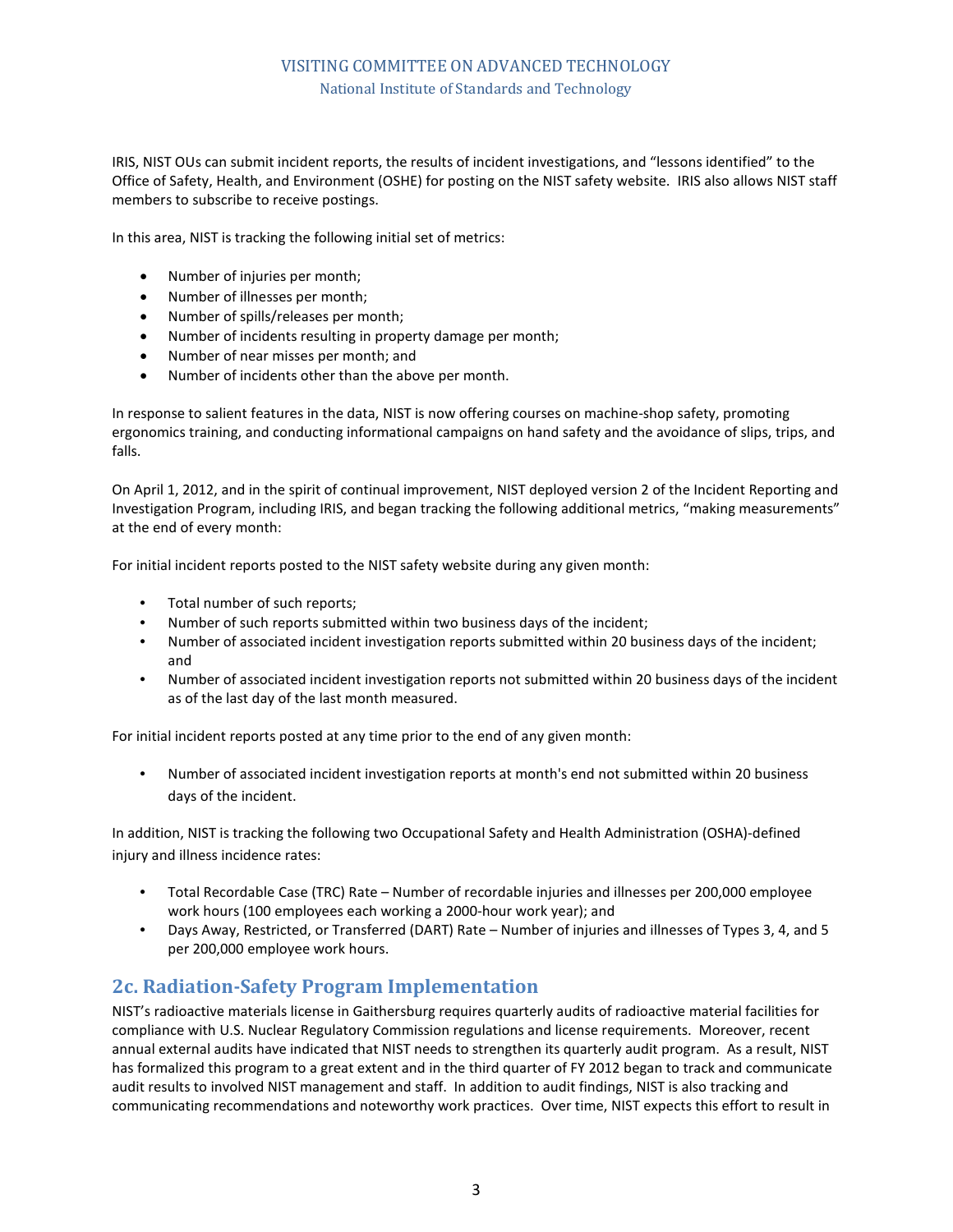an increased understanding of regulatory requirements, uniformly good work practices, and a significant decrease in the number of findings.

## **2d. Management of Hazardous Chemical Waste**

NIST has developed a formal inspection program for its satellite accumulation areas in Gaithersburg and in the third quarter of FY 2012 began to track and communicate audit results to involved NIST management and staff. Over time, NIST expects this effort to result in an increased understanding of regulatory requirements, uniformly good work practices, and a significant decrease in the number of findings.

#### *OBSERVATIONS:*

A culture change toward safety is well underway at NIST. It is moving from the "design-build" phase to one of continual improvement. While NIST has made substantial progress in developing a positive safety culture, the NIST recordable incident data do not yet demonstrate a clear downward trend. The underlying driver of the incidents appears to be high frequency, lower consequence events (rather than low frequency, higher consequence events). This observation may point to a need for an approach to prevention and education activities within the safety system that emphasizes the prevention of more routine incidents such as slips, trips, and falls; body parts struck by or against objects; and ergonomics, including various types of overexertion.

#### *RECOMMENDATIONS:*

- ▶ NIST's safety goal should be zero accidents. The VCAT encourages continued recognition of and reward for safety improvement.
- $\triangleright$  The VCAT recommends continued "grand rounds" audits of individual laboratory rooms led by senior, trained NIST executives.
- $\triangleright$  The VCAT recommends that NIST set a firm target for improvement in each OSHA recordable statistic.
- $\triangleright$  The VCAT urges the NIST Director to distribute and discuss IRIS statistics each reporting period. Based upon these reports, NIST leadership should identify top priority IRIS issues and action plans to reduce occurrence. Progress will be reviewed as a standing agenda item at the beginning of each VCAT meeting.
- The VCAT recommends that NIST concentrate its investigation time and reports on OSHA recordable incidents.
- $\triangleright$  The VCAT strongly urges increased "transparency" on all safety metrics, including easily accessible identification of the exact stage at which any non-closed IRIS cases are at any time.

## **3. NIST Role in Advanced Manufacturing**

In 2012, the VCAT continued its focus on Advanced Manufacturing at NIST, but broadened its lens to survey the entire NIST advanced manufacturing portfolio, from conducting basic research to supporting manufacturers with commercial products. Across these programs, NIST is using a number of partnering mechanisms to support engagement with industry (including small and medium sized enterprises), academia, and other government laboratories. The VCAT was specifically asked to consider the following questions:

- Looking across the various programmatic efforts, are there any gaps in the approach to support the NIST mission of promoting U.S. innovation and industrial competitiveness?
- Our current laboratory programs support emerging technologies and systems interoperability issues. From a program growth and focus perspective, are these appropriate areas in which NIST should focus?
- What is required for NIST's portfolio to be adequately positioned to meet challenges associated with near-term and long-term national advanced manufacturing needs?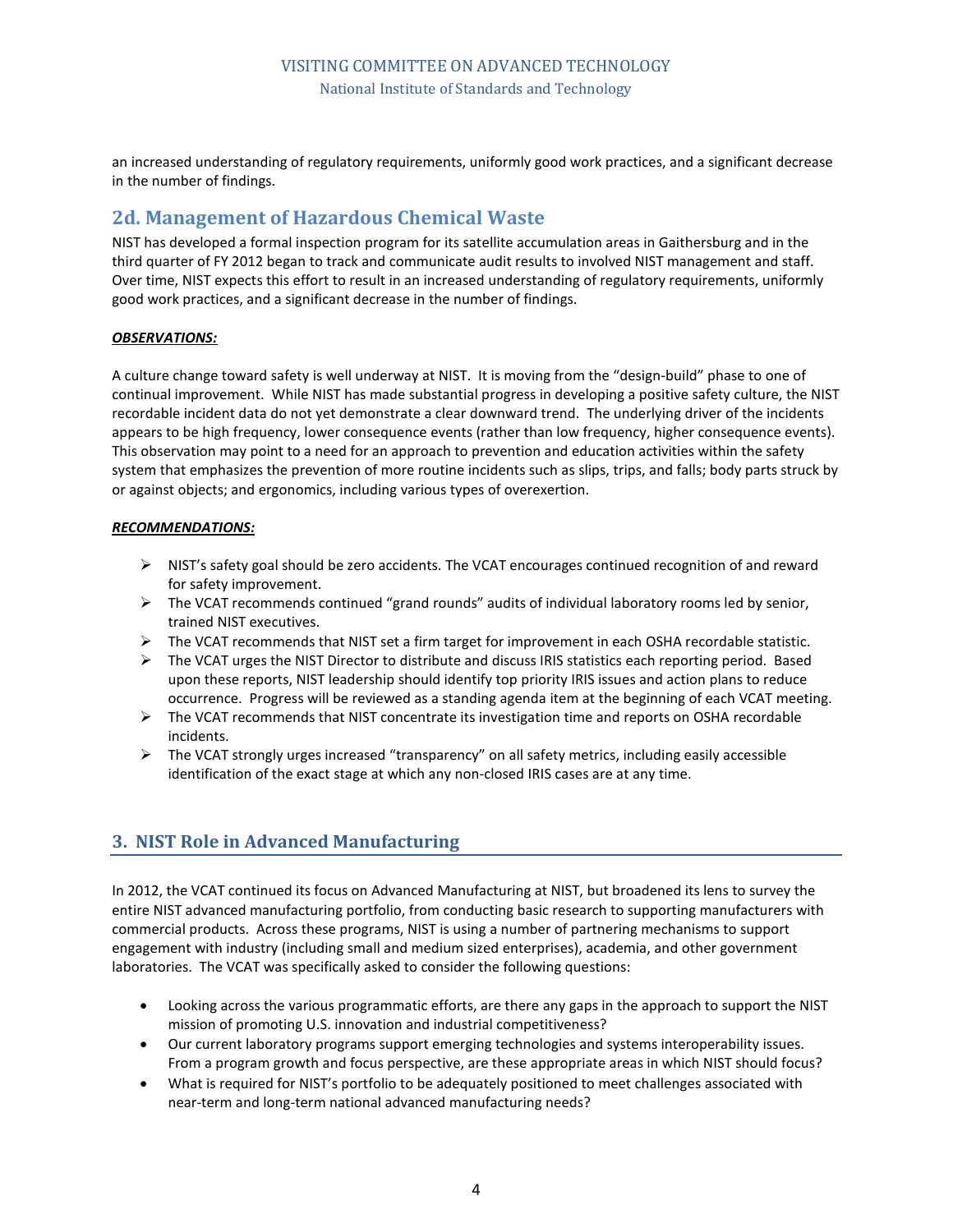• Considering congressional support for AMTech at a level of \$14.5 million, what steps should NIST take to ensure maximum benefit from this program?

## **3a. NIST's Portfolio of Programs in Advanced Manufacturing**

Enhancing U.S. manufacturing competitiveness through the delivery of measurement science, standards and technology is at the heart of what NIST does, and is called out in the founding documents that established the National Bureau of Standards in 1901. Long-term economic competitiveness is strengthened by the development and deployment of NIST's advanced manufacturing technology capabilities. NIST aligns its research and services with pressing industry needs through partnerships with manufacturers, academic and government laboratories, and through staff participation in more than 1,000 international standards activities.

- **The NIST Laboratories** address increasingly complex measurement challenges, ranging from the very small (nanoscale devices) to the very large (vehicles and buildings), and from the physical (renewable energy sources) to the virtual (cybersecurity and cloud computing). Research at NIST is underway to develop and deliver the measurement science tools that will support advanced manufacturing technologies, including materials modeling and simulation, nanomanufacturing, biomanufacturing, smart manufacturing, robotics, and other enabling technologies.
	- o **Measurement science and standards services** developed at NIST provide the basic and applied research underpinnings to support advances in manufacturing. Physical measurement standards are providing traceability to a common, international standards system – through calibration services, lab accreditation, and other means. NIST efforts are vital to pushing the state-of-the-art in materials characterization and providing critically evaluated materials property data, methods, and standard reference materials to industry.
	- o NIST provides the enabling **interoperability standards and tools** to allow manufacturers and researchers to lower costs and accelerate innovation. Standards and other guidance tools open up access to information about shop floor equipment, assist in supply chain management, and support the development of a secure cyber infrastructure. NIST is providing industry with support for open, consensus-based standards and specifications that define technical and performance requirements, with associated test methods for conformity. Some NIST standards also have the benefit of enabling interoperability among disparate systems or competitively produced products, enabling consumer choice and multiple sources of supply.
	- o **Unique, cutting edge user facilities** support innovation in materials science, nanotechnology discovery and fabrication, and other emerging technology areas through the NIST Center for Neutron Research, which provides world class neutron measurement capabilities to the U.S. research community, and the NIST Center for Nanoscale Science and Technology, which supports nanotechnology development from discovery to production.
	- o **Technology and knowledge transfer** from NIST to promote U.S. competitiveness is enabled through various agreements and intellectual property tools such as NIST inventions, patents, and licenses. Visiting scientists and postdoctoral researchers develop technical expertise through research experiences at NIST.
- **Hollings Manufacturing Extension Partnership (MEP)** is supporting technologies and practices that increase the competitiveness and resilience of our nation's small and medium manufacturing base. A federal-statelocal partnership, MEP is enabling future growth with a long-term focus on encouraging cultures of continuous improvement, accelerating the adoption of new technology to build business growth, responding to evolving supply chains, implementing environmentally sustainable processes, and supporting a strong workforce.
	- o MEP, in partnership with other organizations, is developing the National Innovation Marketplace (NIM) to facilitate connections between original equipment manufacturers (OEMs) and potential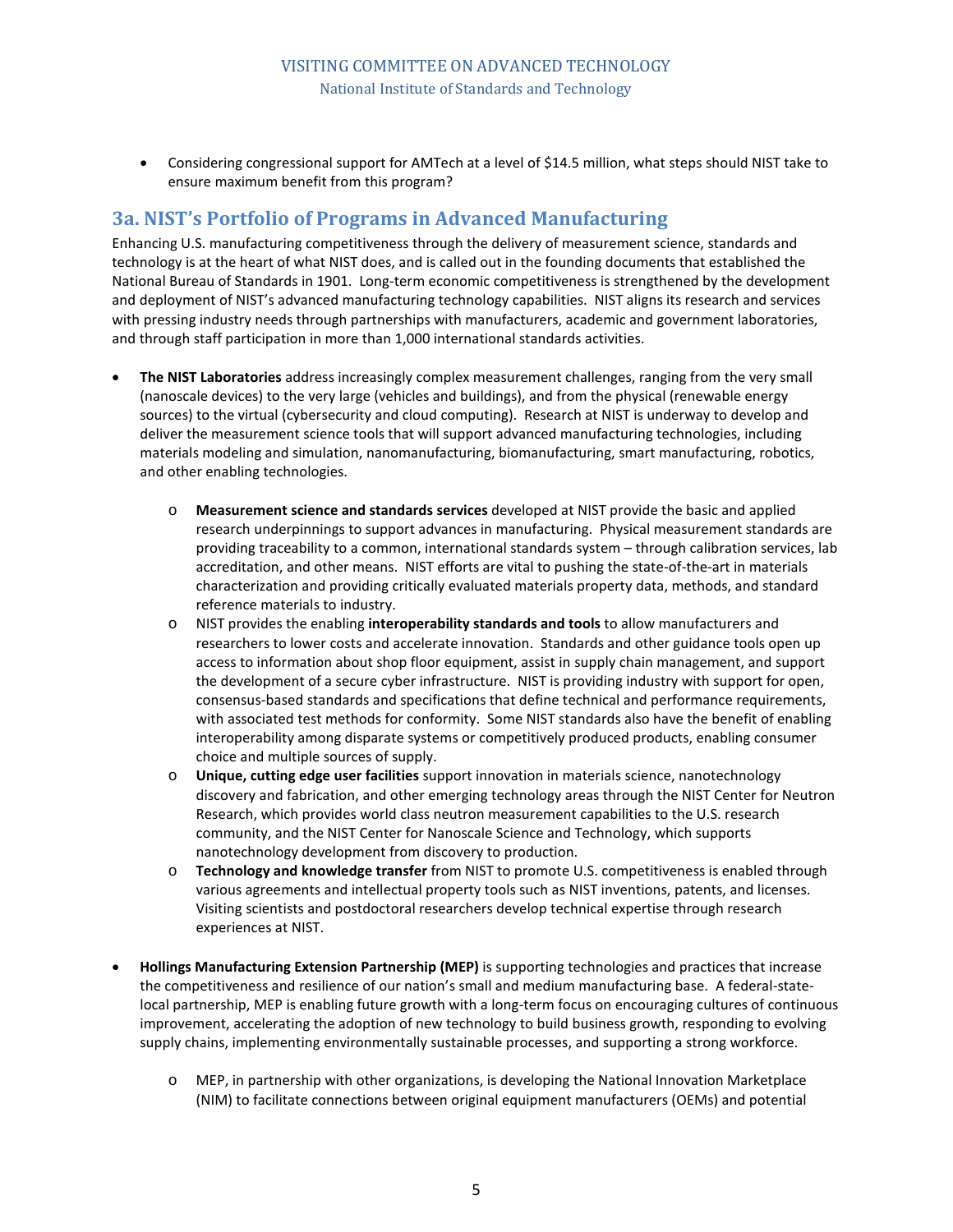suppliers. Through the NIM, sellers, buyers, investors, and distributors across industries are connected through an approach incorporating training, business opportunity forecasting, and access to manufacturers.

- o ExporTech is deployed nationally as a collaboration between MEP, U.S. Export Assistance Centers, and other partners including the Small Business Administration. Helping companies enter or expand in global markets, ExporTech leads companies through a facilitated process.
- **Baldrige Performance Excellence Program** The Baldrige Program promotes excellence in organizational performance; recognizes the quality achievements of U.S. manufacturers, small businesses, and other types of organizations; and publicizes successful performance management strategies. The program also manages a national award that has become a global standard, and one measure of its importance is the growing number of similar programs throughout the world. *(Note: this program has been eliminated from the NIST budget, having transitioned to a foundation-supported model.)*

#### *PROPOSED Programs in the NIST Portfolio:*

- **National Network of Manufacturing Innovation (NNMI)** A proposed \$1 billion program in FY 2013, the NNMI is envisioned as a nationwide network $1$  of up to 15 Institutes for Manufacturing Innovation (IMIs) to provide the R&D infrastructure needed to support a robust advanced manufacturing sector by filling a critical gap in the U.S. innovation pipeline. The NNMI will help ensure that manufacturers have access to critical expertise and facilities needed to meet America's advanced manufacturing needs. The Advanced Manufacturing National Program Office (AMNPO) is coordinating the stakeholder outreach for the design of the NNMI, and is positioned to launch the program (upon funding).
	- o **Status**: Stakeholder outreach for input to the design of NNMI is ongoing. Legislation is required to establish this program.
	- o **"Pilot"**  In August, DOD announced the new National Additive Manufacturing Innovation Institute (NAMII) that was awarded to a consortium based in the northeastern OH – western PA – WV "Tech Belt." At least \$30 million in government funding (from DOD, DOE, NASA, NIST, and NSF) will be matched by \$39 million from the proposer team (\$20 million from industry). Though not officially part of the NNMI program, many lessons learned in designing and building NAMII are strengthening Federal coordination and the design for the NNMI.
- **AMTech** This proposed NIST program (\$21 million in FY 2013) will provide funding to establish industry-led consortia to create technology roadmaps to identify and tackle long-term R&D challenges shared by industry. AMTech consortia will enable university research capabilities to be focused on industry-driven R&D, lower the risk to investment in new technologies, and accelerate technology transfer.
	- o **Status**: The AMTech program is supported in both the House (at \$21 million) and Senate (at \$14.5 million) marks for the FY 2013 budget, but as a new program it is not included in the Continuing Resolution for FY 2013 (which extends FY 2012 activities).

 $1$  The term "network" is used in its most general sense here, but it is highly likely that the institutes will also be interconnected through high speed communication services (e.g. Internet) to facilitate and mutually reinforce their collective work.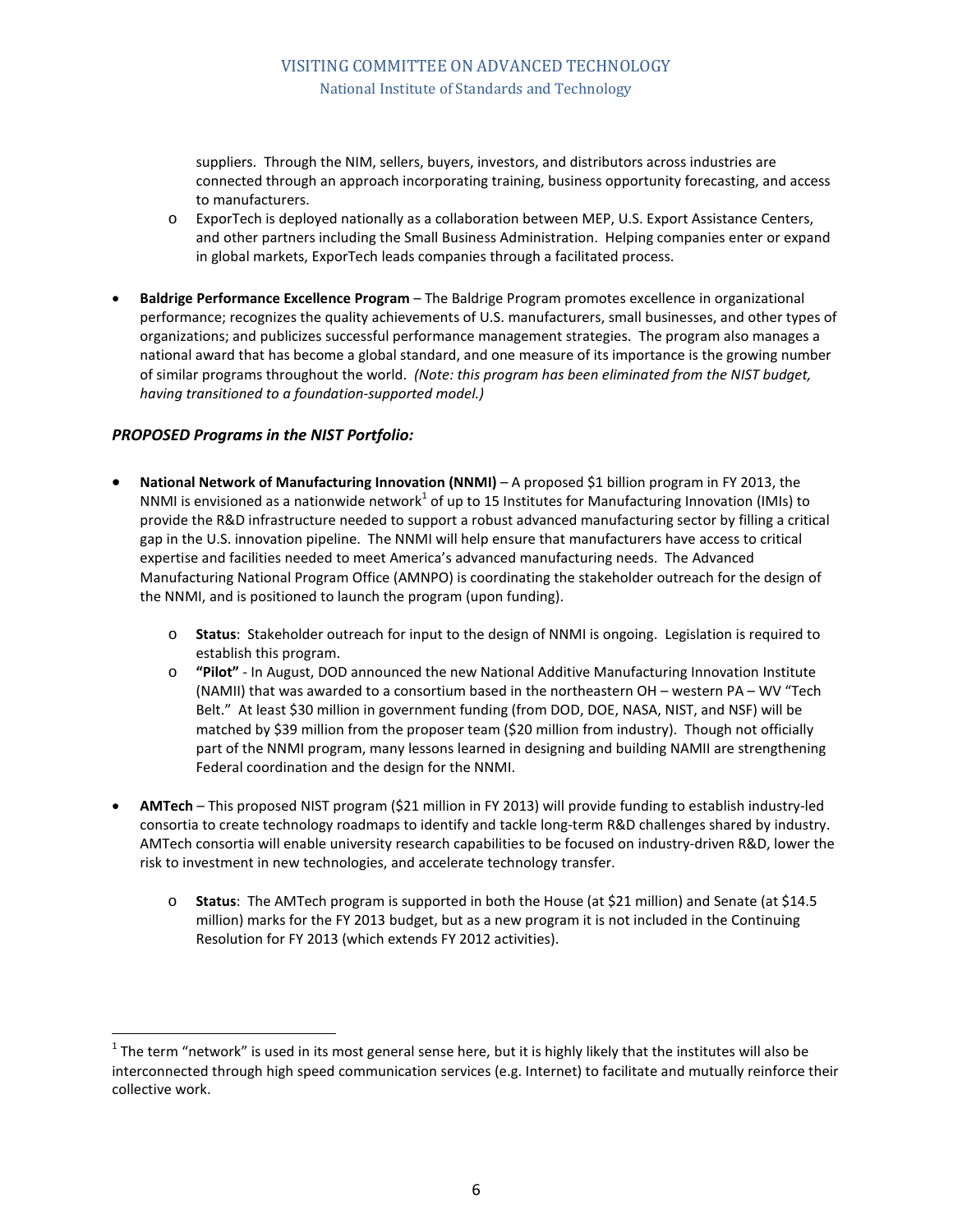#### *NEW Organizational Resource in the NIST Portfolio:*

• **Advanced Manufacturing National Program Office (AMNPO)** – Created in December 2011 by the Secretary of Commerce, the AMNPO is an interagency office hosted by NIST, which serves as the central point of contact for federal programs in advanced manufacturing. The purpose of the AMNPO is to create and implement a whole-of-government advanced manufacturing strategy. The AMNPO is also responsible for planning and executing the NNMI.

| NIST FY 2013 Requested Funding in Advanced Manufacturing Programs |                          |                                                                 |  |  |  |  |
|-------------------------------------------------------------------|--------------------------|-----------------------------------------------------------------|--|--|--|--|
| <b>NIST Program</b>                                               | FY 2013 Requested Budget | <b>Additional Comments</b>                                      |  |  |  |  |
| Laboratories                                                      | \$135 million            | This includes new initiatives funded starting in FY 2012: smart |  |  |  |  |
|                                                                   |                          | manufacturing; biomanufacturing; advanced materials             |  |  |  |  |
|                                                                   |                          | modeling and simulation; and nanomanufacturing.                 |  |  |  |  |
| AMTech                                                            | \$21 million             | VCAT provided support for this program in the 2011 Annual       |  |  |  |  |
|                                                                   |                          | Report; the report noted that the funding level needs to be     |  |  |  |  |
|                                                                   |                          | sufficient for the program to be successful.                    |  |  |  |  |
| <b>MEP</b>                                                        | \$128 million            | Federal funding leveraged over 60 MEP centers; each center      |  |  |  |  |
|                                                                   |                          | provides 2:1 cost share of the program.                         |  |  |  |  |
| <b>NNMI</b>                                                       | \$1 billion              | Mandatory spending - requires legislation.                      |  |  |  |  |
| Baldrige                                                          | \$0                      | This program has transitioned to the private sector.            |  |  |  |  |

In addition to hearing from NIST on these programs, the VCAT was also briefed by Dr. Kanti Jain who chaired a National Research Council committee that was charged with assessing the NIST manufacturing portfolio. Principal findings in the report included a positive overall assessment of the technical merit and scientific caliber of research. Research teams were found by the panel to be highly qualified and among the best in the world. The panel did, however, find room for improvement in project selection, organization, and metrics. Further, the panel found that interactions with industry should be expanded, including more visits to companies and greater awareness of industry practices. The VCAT agrees with these findings, and sees both the proposed AMTech Program and the NNMI program as efforts that will help strengthen NIST's ties to industry.

#### *OBSERVATIONS:*

While manufacturing and standards have been a part of the NIST (and the former National Bureau of Standards) portfolio from its origins, this new program is particularly vital to the future of the American economy. Efficient manufacturing of complex goods lies at the heart of successful export economies and the re-invention of manufacturing and manufacturing jobs in America has to be considered fundamental to future economic growth.

The VCAT fully supports the ongoing and planned work at NIST, and feels strongly that NIST's measurement science mission, its unique and longstanding relationship with industry, and its broad portfolio of programs make it a critical element of the Administration's efforts to strengthen manufacturing in America.

#### *RECOMMENDATIONS:*

 $\triangleright$  The VCAT strongly urges Congress and the Executive branch to fund NIST's Advanced Manufacturing programs at the maximum level feasible. Just as the Agricultural Extension program was the backbone of the American farming economy in the 20<sup>th</sup> century, the Advanced Manufacturing programs will provide a similar role in the  $21<sup>st</sup>$  century.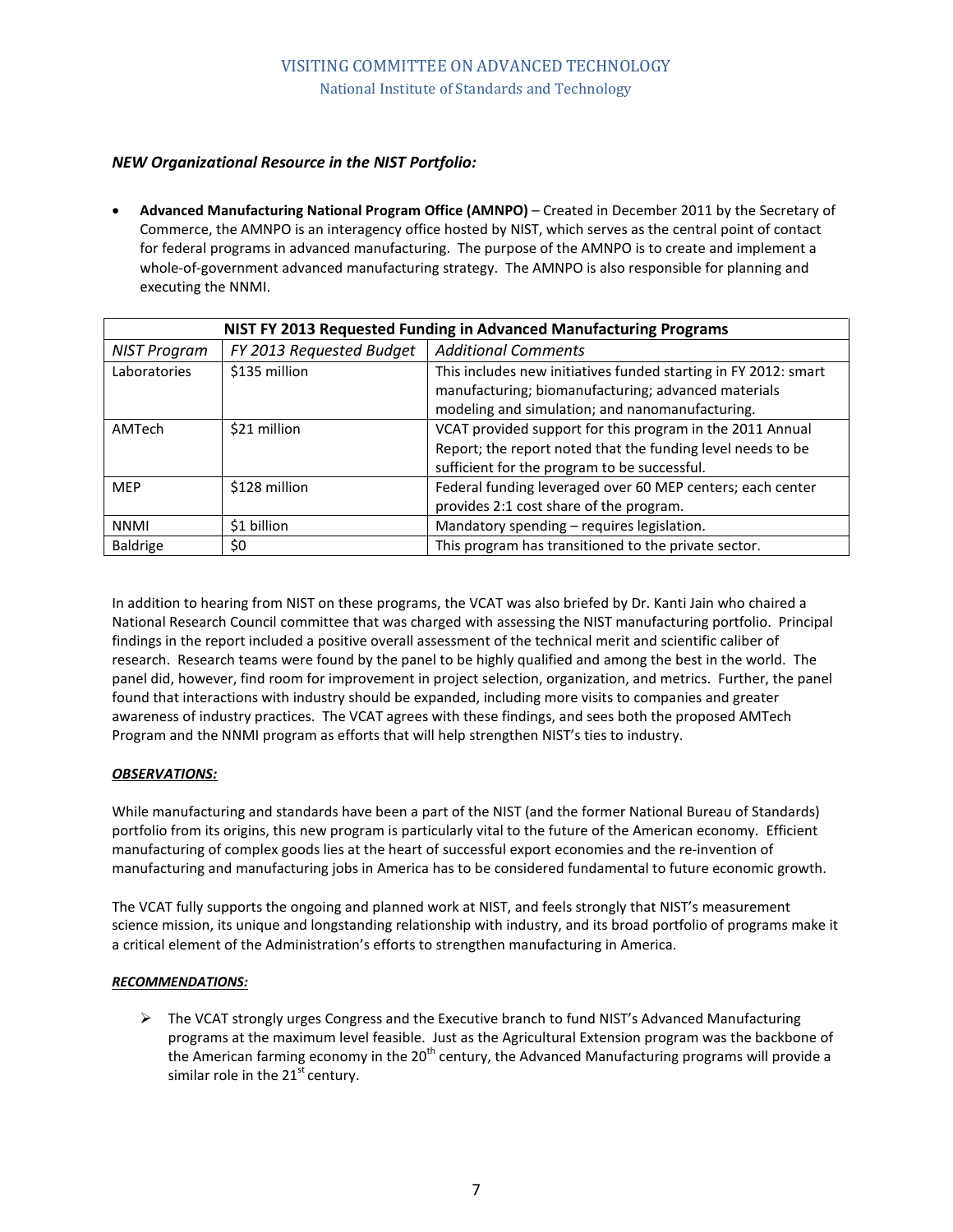- $\triangleright$  The VCAT recommends that NIST establish additional definitions and metrics beyond job creation and competitiveness for successful outcomes from the Advanced Manufacturing programs. Metrics might include environmental impacts, lifecycle costs, re-use of materials and subsystems, carbon footprint measurement standards, portable on-line measurement systems, and modularity.
- $\triangleright$  The VCAT is interested in understanding more fully the interaction between the IMIs and other manufacturing initiatives undertaken by NIST. The potential for mutual reinforcement seems very high and should be a strategic goal of the programs.
- $\triangleright$  NIST should consider linking Cyber-Physical Systems and Advanced Manufacturing efforts to develop devices and appliances that measure themselves, report status and other usage statistics, security status, etc. The Smart Grid program might be a fruitful area in which to pursue this idea.

### **4. NIST Role in the Public Safety Network**

Following up on last year's work looking at the NIST role in the Wireless Innovation Initiative [\(http://www.nist.gov/director/vcat/upload/Desirable\\_Properties\\_of\\_a\\_National\\_PSN.pdf\)](http://www.nist.gov/director/vcat/upload/Desirable_Properties_of_a_National_PSN.pdf), the Committee heard updates from both the National Telecommunications and Information Agency (NTIA) and NIST regarding developments surrounding the creation of FirstNet and operations of the NIST Public Safety Communications Research (PSCR) Program. Title VI of the Middle Class Tax Relief and Job Creation Action of 2012, Public Law 112- 96, included provisions for the public safety communications and electromagnetic spectrum auctions. This legislation creates the path toward a nationwide public safety broadband network (PSBN). FirstNet was established by the Act as an independent authority within NTIA and is headed by a 15-member Board that takes all actions necessary to ensure the design, construction, deployment, and maintenance operations of the nationwide PSBN in consultation with others, including the NIST Director. The Board is not an advisory committee; however, it will establish a public safety advisory committee.

Congress granted NTIA borrowing authority not to exceed \$2 billion to implement the governance of the public safety spectrum and \$135 million for the State and Local implementation grants. NTIA will borrow the initial funds from the general fund of the Treasury prior to the deposit of auction proceeds into the Public Safety Trust Fund (PSTF). Once the auctions take place, funds deposited in the PSTF are available on a cascading order of priority as mandated by statute, beginning with the repayment of the amounts borrowed by NTIA. If the auction raises \$7.235 billion, then \$100 million will be available to NIST to manage for public safety research and development. Further down on the priority list is \$200 million for additional public safety research provided the auction raises these funds. The research funds may be available in a few years.

The PSCR Program is a successful joint partnership between NIST's Law Enforcement Standards Office (OLES) and NTIA's Institute for Telecommunications Sciences housed in Boulder, CO. This program includes staff from both organizations that have been operating as a team for about 15 years. Some PSCR activities directly overlap FirstNet's responsibilities within the parameters of the legislation. These responsibilities cover requirements, standards, testing, and research and development (R&D). PSCR has been working in the area of public safety requirements for the safety, security, and resiliency of the network for years, especially in the broadband arena by chairing, leading, and/or participating in working groups and other activities. With regard to standards, PSCR has been working to drive public safety needs into international standards bodies when developing standards for voice, data, and video communications. For example, PSCR has introduced a work item into the 3rd Generation Partnership Project to address Direct Mode communications, an effort that aligns directly with the recent VCAT report on public safety. In the area of testing, PSCR is working to identify the commercial test processes that FirstNet can leverage. Turning to R&D, the PSCR is responsible for the only operational multi-vendor broadband Demonstration Network in the United States, which is now deploying four separate operational cellular networks from different manufacturers. Over 60 manufacturers are involved with the Network through Cooperative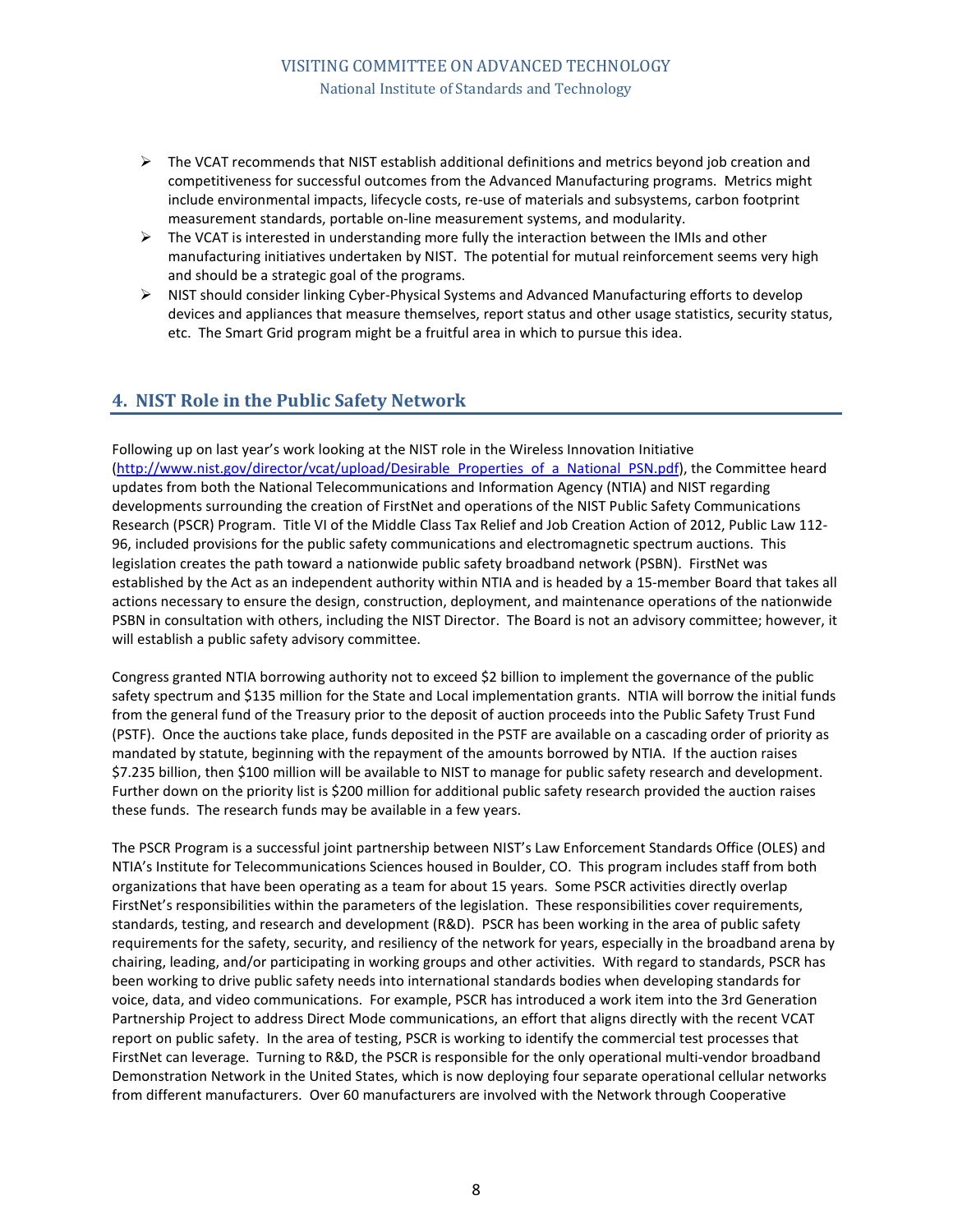Research and Development Agreements (CRADAs) and about \$60 to \$70 million of equipment have been donated through CRADAs. Other R&D efforts include audio quality testing, video quality testing, 700 megahertz modeling and simulation, and Land Mobile Radio to Long Term Evolution (LTE) interface.

In addition to the discussions on the PSCR Program, the VCAT was also briefed on the intention of NIST to create a Center for Advanced Communications at its Boulder laboratories that would take advantage of the unique mix of research and testing and evaluation capabilities resident there. The Center would help enhance mission effectiveness by better coordinating the measurement science, testing, and standards functions of NIST and NTIA in the area of advanced communication addressing challenges in a number of areas including, Radio Frequency Technology, digital information processing, and spectrum sharing. Furthermore, the Center would create a single focal point for engaging both industry and other government agencies to meet their testing, validation, and conformity assessment needs. The VCAT is excited by the possibilities of the Center and looks forward to working with NIST over the coming year to help support its development.

#### *OBSERVATIONS:*

The VCAT report on public safety communications referenced above drew attention to the hazards of relying heavily on existing infrastructure, such as the mobile communication service industry's Long Term Evolution (LTE) design and its associated network of towers and base stations. The report emphasized the need for peer-to-peer (or "talk around") capability, backward interoperability with P25-based devices and, perhaps most important, the ability to form ad hoc networks using packet switching, delay and disruption tolerant methods and application of the Internet protocols to support carriage of voice, video and data to and from first responders and information facilities available from online public safety resources in government at all levels and the private sector.

#### *RECOMMENDATION:*

 $\triangleright$  NIST should track closely the progress of the NIST efforts in FirstNet to achieve coverage and interoperability at all levels of public safety operation. Interoperability is needed not only among the civilian first response community but also with the military when they are called into service to respond to major disasters.

#### **5. NIST Centers of Excellence**

The Centers of Excellence, proposed at \$20 million in the President's FY 2013 budget, are an opportunity to leverage NIST base resources through partnerships with academia and industry. NIST has a proven track record of partnerships, including JILA (with the University of Colorado), the Institute for Bioscience and Biotechnology Research (IBBR – with the University of Maryland Biotechnology Institute), the Joint Quantum Institute (JQI – with the University of Maryland and the National Security Agency), and the Hollings Marine Laboratory (with the National Oceanic and Atmospheric Administration, the South Carolina Department of Natural Resources, the College of Charleston, and the Medical University of South Carolina). The goal of the FY 2013 proposed program is to create multidisciplinary centers that complement and extend U.S. measurement science capabilities in critical areas of emerging technologies.

The structure and scope of the centers is currently being developed. NIST is considering a variety of engagement and governance models, ranging from a user facility model (similar to the Center for Nanoscale Science and Technology), to a problem-focused, multi-stakeholder model (similar to the National Cybersecurity Center of Excellence), to long-term collaborations (similar to JILA). Form may follow function, as the governance model may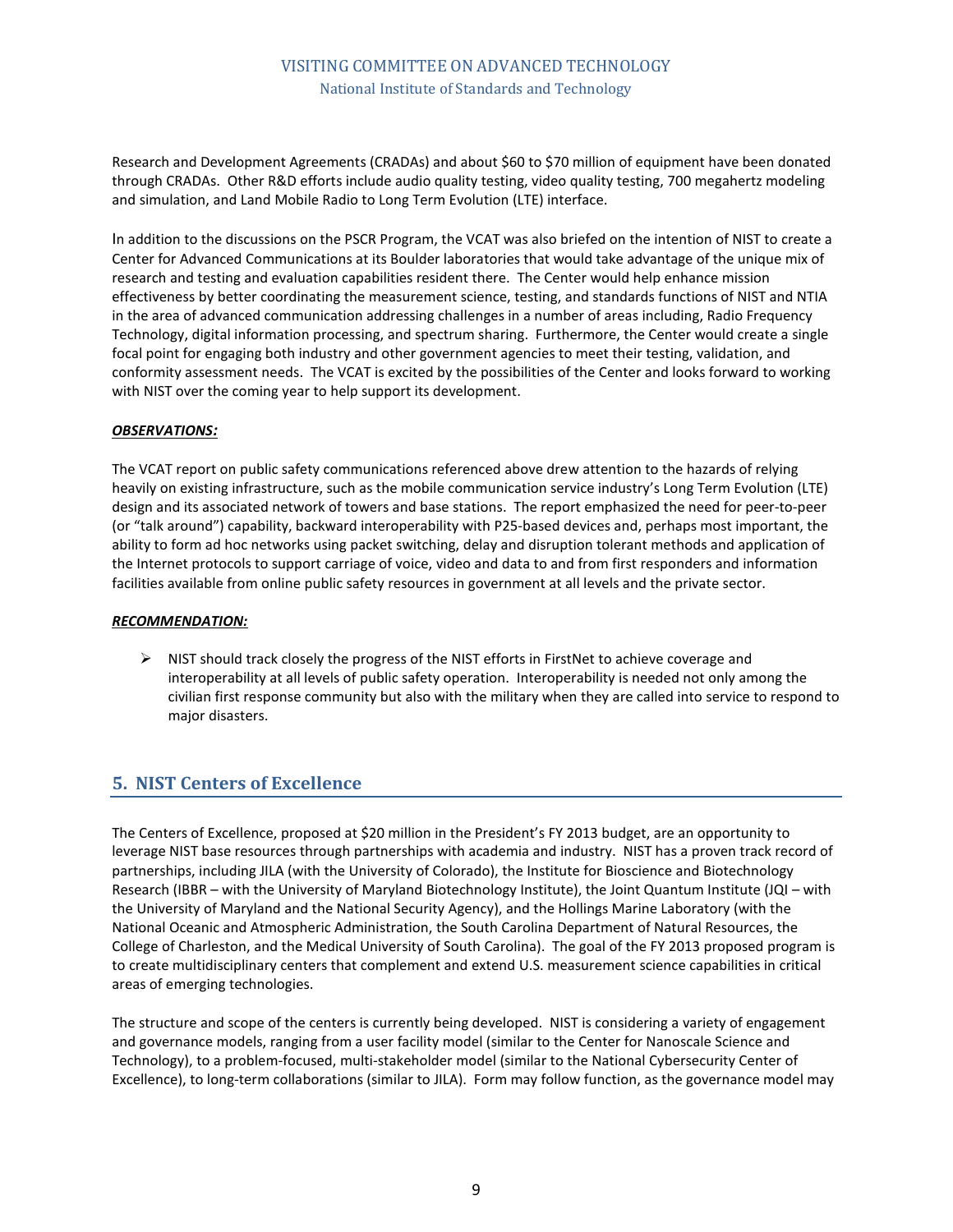be tailored to suit the nature of the technology and measurement science needs, and therefore, may be different from one center to the next.

NIST is currently gathering input from multiple sources to identify potential investment areas for the centers. Each laboratory has provided a list of candidate research topics, along with proposed governance models and specific measurement science issues. Additionally, the Science and Technology Policy Institute (STPI), part of the Institute for Defense Analysis (IDA) was awarded a contract to independently develop research ideas for centers of excellence. STPI scanned the available literature and interviewed key subject matter experts in order to identify emerging areas of science with significant potential for impact, clear measurement science needs, and alignment with NIST mission and strategic direction. These inputs, along with other factors, will help jump-start the selection process for centers of excellence, which may have to move quickly, depending upon when the funding becomes available.

#### *OBSERVATIONS:*

Measurement and analysis lies at the heart of successful forensic work and, increasingly, NIST measurement science can and is playing a key role in the steady improvement in forensic analysis. A Center of Excellence in forensic science could be a potential tool to strengthen this community.

In relation to the topic, the VCAT also received several updates on the National Cybersecurity Center of Excellence (NCCoE). Significant progress has been made in standing up the NCCoE to date, and the VCAT is strongly encouraged to learn that NIST is investigating the possibility of establishing a Federally Funded Research and Development Center (FFRDC) as the managing entity for the NCCoE. The VCAT believes that such a mechanism could greatly enhance the ability of the NCCoE to accelerate the delivery of cybersecurity solutions to industry. The VCAT looks forward to supporting NIST in this area over the coming year.

#### *RECOMMENDATIONS:*

- $\triangleright$  A gap analysis for emerging areas of national need should inform the choice of focus for new centers of excellence.
- $\triangleright$  The VCAT recommends that NIST should expand its footprint in forensic science.
- $\triangleright$  In addition to its existing partners that have established JILA, the Institute for Bioscience and Biotechnology Research (IBBR), the Joint Quantum Institute (JQI), and the Hollings Marine Laboratory (HML), NIST should consider formally adding NSF as a partner, especially in relation to cybersecurity and cyber-physical systems.
- $\triangleright$  While a National Cybersecurity Center of Excellence has been created, the VCAT recommends that its scope be expanded to include "cyber-safety" which includes attention to user behaviors, civilian private sector cyber-practices, and coordination with other agencies including the Department of Homeland Security, Department of Justice, and the National Security Agency. The VCAT endorses the FFRDC framework for the management and operation of the NNCoE.
- $\triangleright$  Reference architectures and metrics of security and safety deserve attention, as does the development of tools for measuring these properties. Compliance with recommendations needs to be leavened with a risk-based approach to conformity assessment practices.

#### **6. R&D Planning**

Dr. Willie May, Associate Director for Laboratory Programs (ADLP), reported to VCAT on R&D planning at NIST. As science and technology priorities come from Congress, the Administration, industry, and other federal agencies,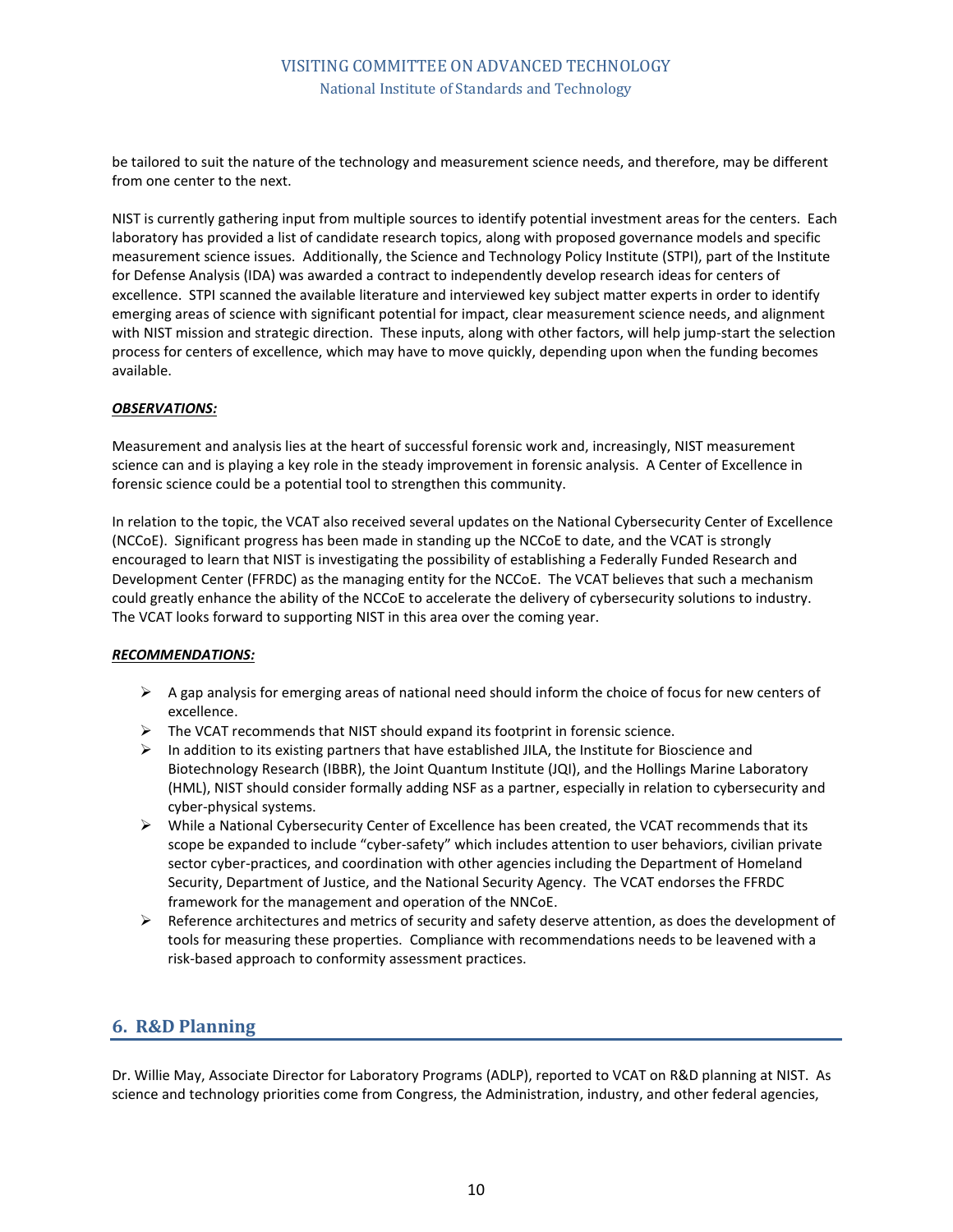NIST planning is a fusion of top-down and bottoms-up planning processes. Planning challenges include the breadth of the NIST mission and the dynamic environment of innovation and technology development. These challenges are managed through several different components of the organization.

The ADLP is primarily responsible for strategic planning over a three to four year horizon for the Strategic Focus Areas, with support from the Program Coordination Office, as well as the laboratory directors. Strategic planning includes both program and budget development. In addition, the ADLP is responsible for overseeing measurement services programs and representing the laboratory programs to industry, academia, and other government agencies.

The laboratory directors are primarily responsible for planning within the mission space of their respective laboratories, with a five to ten year horizon. In addition, the laboratory directors have responsibility for the effective implementation of the programs and projects and delivery of measurement services.

#### *OBSERVATIONS:*

The VCAT continues to look for more clarity and depth in strategic planning, recognizing that NIST operates in a dynamic environment in which demands arise from a variety of sources that can and do affect its ability to adapt. The newly instituted planning framework offers the opportunity to align the organizational long term plans around the three key perspectives of National Priorities, Science and Technology Trends, and Internal Processes. This approach can then lead to clearly defined and actionable plans around Programs, Technical Capacity, and Process Improvements.

#### *RECOMMENDATION:*

 $\triangleright$  The VCAT strongly encourages NIST to drive this new strategic planning process as quickly as possible and we look forward to reviewing the progress during the upcoming year.

#### **6a. Next Generation Measurement Services**

Measurement services are a core function at NIST. The next generation delivery of measurement services is an example of one of the strategic issues that NIST is examining in order to ensure that its programs and services are well aligned with future needs.

Measurement and calibration services assure the accuracy of millions of measurements made daily in medical clinics, manufacturing plants, industrial facilities, and crime labs throughout the United States. NIST performs over 18,000 calibrations on over 1,800 objects annually. However, traditional measurement service may require significant down time for customer equipment or devices, consume significant NIST staff time, require periodic recalibration, and may be less flexible when customer needs change.

NIST is developing a next-generation plan for advancing measurement services, called NIST on a Chip. NIST on a Chip is an integrated program to develop and deploy NIST-traceable measurements and physical standards that are deployed in the customer's lab, factory floor, device, or system; are easily used and integrated; are rugged, yet small in size and weight; and have low power consumption. As the reference standard is integrated into the device or process, many of the difficulties of the traditional measurement service model can be overcome, including minimal down time and recalibration, as well as improved flexibility for innovation. Measurement technologies include force, fluid flow, pressure, length, voltage, current, magnetic field, time and frequency, optical power, displacement, and electric field.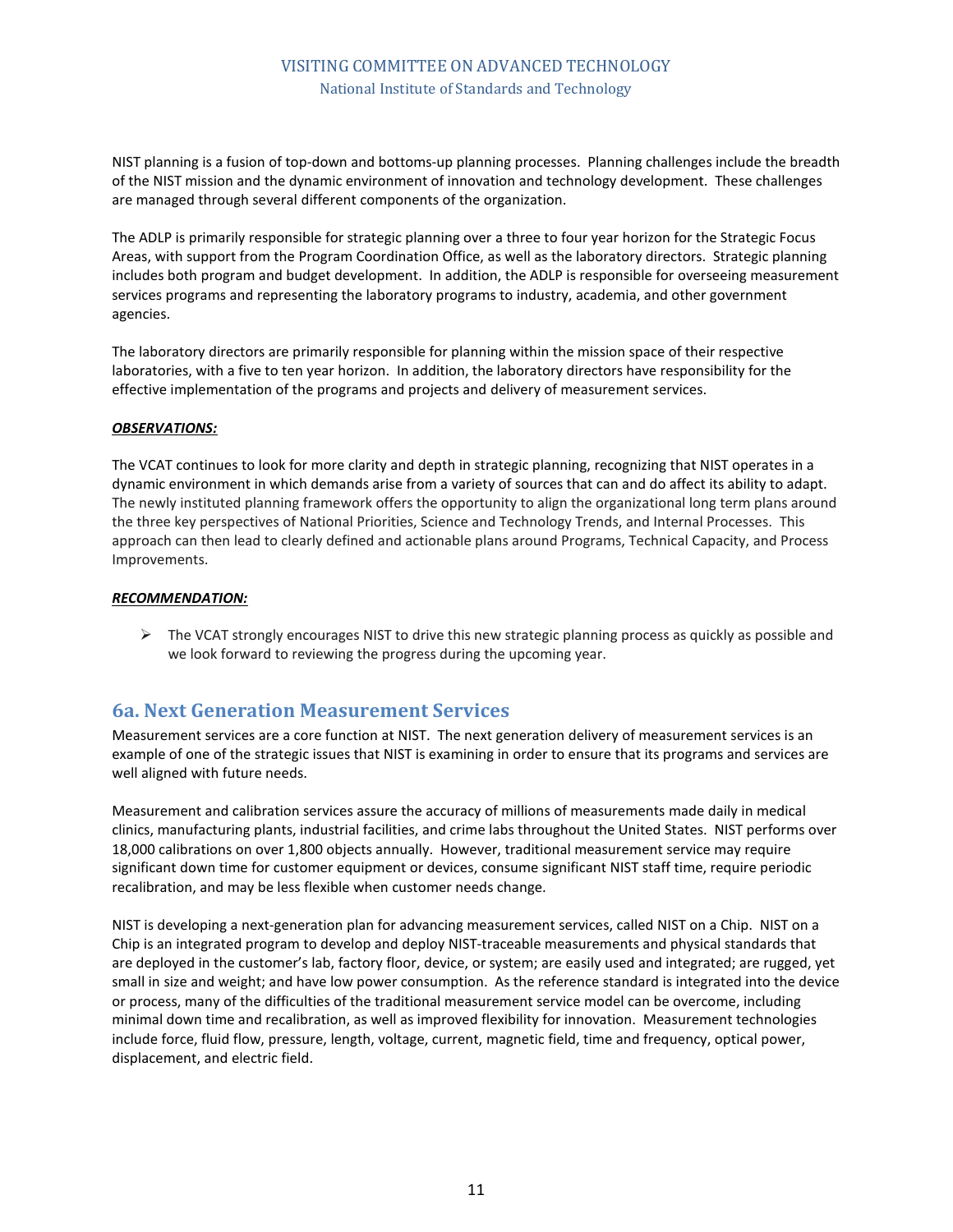#### *OBSERVATIONS:*

The VCAT was strongly impressed by the potential of the proposed work and looks forward to seeing progress in this area. In particular, device self-measurement and potentially reporting via network raises the possibility of the creation of significant databases of information that could be used to analyze and improve efficiency of electrical power usage and other resource utilization. The Smart Grid program is prototypical of this notion. These ideas are clearly applicable to the advanced manufacturing initiatives in which production plant automation, inventory and raw materials management, product production selection, among other things, are key to efficient and timely production of goods and services.

## **6b. Three Year Programmatic Plan**

The Programmatic Plan is not yet available as it is influenced by the FY 2013 appropriations and FY 2014 proposals from the President. The Committee will review and comment on this plan when it is available and report separately on its findings and recommendations.

### **7. NIST Budget**

|                                 | <b>NIST Budget (Dollars in Millions)</b> |         |         |         |    |                    |    |                     |           |  |  |
|---------------------------------|------------------------------------------|---------|---------|---------|----|--------------------|----|---------------------|-----------|--|--|
|                                 | FY 2012                                  |         | FY 2013 |         |    | FY 2013            |    | FY 2013             | FY 2014   |  |  |
|                                 | <b>Enacted</b>                           |         |         | Request |    | <b>House Marks</b> |    | <b>Senate Marks</b> | Request** |  |  |
| <b>STRS</b>                     | \$                                       | 567.0   | \$      | 648.0   | \$ | 621.2              | \$ | 623.0               | $**$      |  |  |
| Laboratory Programs             |                                          | 518.0   |         | 572.7   |    |                    |    |                     | $***$     |  |  |
| Corporate Services              |                                          | 18.5    |         | 18.5    |    |                    |    |                     | $***$     |  |  |
| Stds Coord. and Spec. Prgs.     |                                          | 30.5    |         | 56.8    |    |                    |    |                     | $***$     |  |  |
| <b>ITS</b>                      | \$                                       | 128.4   | \$      | 149.0   | \$ | 149.0              | \$ | 143.0               | $***$     |  |  |
| Advanced Manu. Tech. Consort.   |                                          | 0.0     |         | 21.0    |    | 21.0               |    | 14.5                | $***$     |  |  |
| Hollings Manuf. Ext. Prg.       |                                          | 128.4   |         | 128.0   |    | 128.0              |    | 128.5               | $***$     |  |  |
| Technology Innovation Program   |                                          | 0.0     |         | 0.0     |    | 0.0                |    | 0.0                 | $***$     |  |  |
| Baldrige Perf. Excel. Prog.     |                                          | 0.0     |         | 0.0     |    | 0.0                |    | 0.0                 | $***$     |  |  |
| <b>CRF</b>                      | \$                                       | 55.4    | \$      | 60.0    | \$ | 60.0               | \$ | 60.0                | $***$     |  |  |
| Const. & Major Renovations      |                                          | 13.9    |         | 11.8    |    |                    |    |                     | $***$     |  |  |
| Saf. Cap., Maint., Maj. Repairs |                                          | 41.5    |         | 48.2    |    |                    |    |                     | $***$     |  |  |
| <b>Total Discretionary</b>      |                                          | \$750.8 |         | \$857.0 |    | \$830.2            |    | \$826.0             | $**$      |  |  |
| NNMI (Mandatory)                |                                          | \$0.0   | \$      | 1,000.0 | \$ |                    | \$ |                     | $***$     |  |  |
| WIN (Mandatory) *               |                                          | \$0.0   |         | \$0.0   |    | \$0.0              |    | \$0.0               | $***$     |  |  |
| <b>Total NIST</b>               | \$                                       | 750.8   | \$      | 1,857.0 | \$ | 830.2              | \$ | 826.0               | $***$     |  |  |

The Middle Class Tax Relief and Job Creation Act of 2012 authorized \$300 million in funds, of which NIST is anticipating a Congressional Budget Office score of \$100 million in FY 2017. The first \$100 million is provided to NIST after successful spectrum auction of \$7.2 billion or more, and an additional \$200 million will be allocated if spectrum auctions net more than \$27.6 billion (could take up to 7 years).

The FY 2014 Request is unavailable at the time of writing this report.